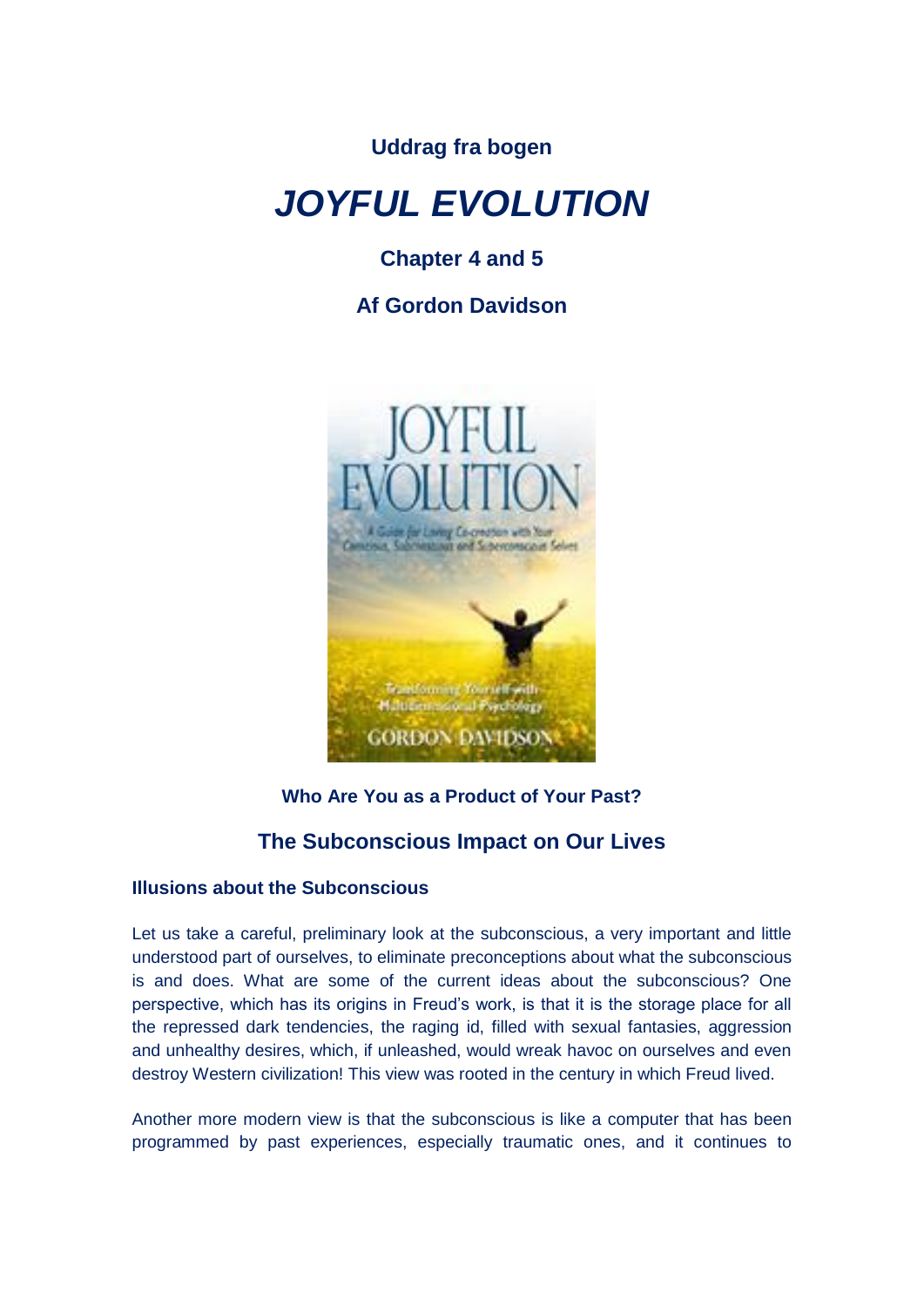function out of reactions to those experiences. So the proposed solution, according to this modern theory, is to simply put in new programs or commands, and the subconscious will perform as you would like. Those who have experimented with affirmations or other subconscious reprogramming techniques know that they do not work completely or in a very lasting way. They work partially because the subconscious will become interested in playing with these ideas for a short time, but then gets bored with them and drops them, reverting to its ingrained modes and attitudes. This also explains why people must repeat affirmations so often, because they are not beliefs about themselves that are fully integrated in the subconscious, which has to be constantly reminded of them. Affirmations are like shouting orders at your subconscious about what you want, when you could instead have a loving conversation about what is needed. You can come to full agreement about the goals, and gain its fully enthusiastic, co-creative help, which then becomes its established way of functioning.[i]

The most prevalent view, which is a derivative of the Freudian perspective, is that the subconscious is the "shadow" realm, where all the undesirable and socially unacceptable urges and tendencies are found. It is where we find all our anger, fear, hatred, repressed desires, in unacceptable sexual drives, desires for revenge, and many other psychological patterns we do not wish others or ourselves to see. (Sort of a psychic compost bin!)

This view suggests that within these dark tendencies there may be some useful gifts, if we can just mine them through a process of getting the subconscious to stop obstructing us with its negative tendencies and go along with what we want. The means to accomplish this is often hypnosis, or a variety of techniques to induce the subconscious to "automatically" make the desired changes, through suggestions based on eye movements, or other autonomic responses. Despite the claims of practitioners, these processes have not often been fully effective at a deep or lasting level, as the patterns may recur, or resurface elsewhere. Also, they do not consciously engage all three dimensions of the individual, which is a more effective and lasting way to full self integration.[ii]

Why is this? It is because these approaches are all based on an assumption that the subconscious is either some type of inanimate machine/computer, or a very simple, resistant part of ourselves, almost like some dumb donkey, and if we can just get its attention by hitting the donkey between the eyes with a club, or somehow mesmerizing it, it will do what we want! However, all these views of the subconscious and the resulting remedies are not really descriptive of what the subconscious is or how it functions, nor do they lead to deep and above all, lasting change within the subconscious. What is usually missing is a synthetic understanding of the true nature and function of the subconscious and each of the three selves.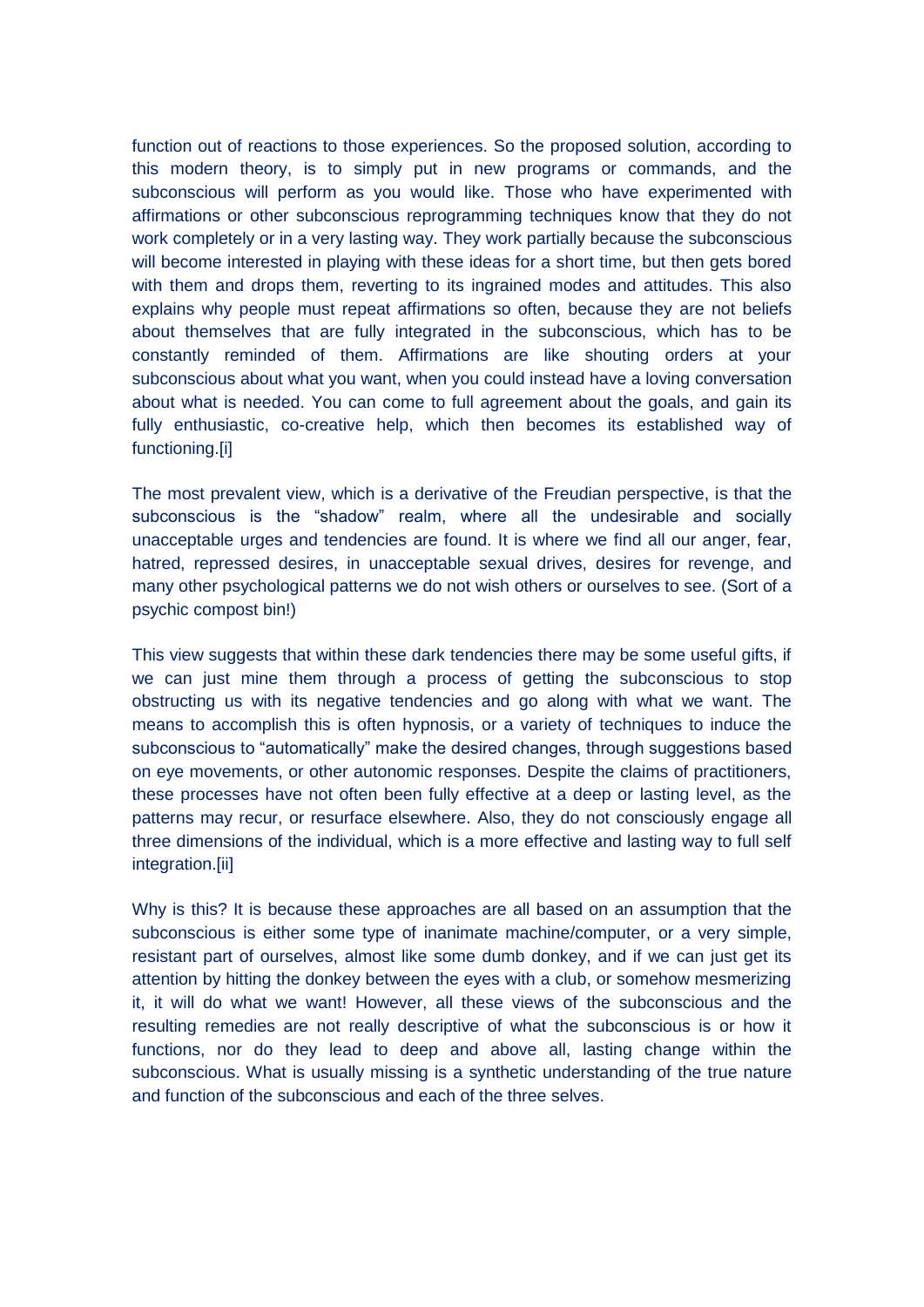#### **The Subconscious Is a Living Being within Us**

So what actually is the subconscious? First, and foremost we need to accept the implications of an obvious truth: the subconscious lives within us. And despite how much we might wish it were not so, it is true. And this means that the subconscious is a living being! It is a dimensional part of you, within your conscious self energy field, (both held with the greater field of your superconscious,) that is unique, yet not separate from you. Therefore it is alive within you, with its own way of being, living and fulfilling its agenda. It has a great deal of power over the way you feel, think, and decide every day of your life. It has the capacity to initiate energies within you that you are often powerless to stop or control. We call them reactions, uncontrollable emotional and mental responses to people or situations.

Because your subconscious is oriented to survival, pain and pleasure concerns, it is expressed primarily in your three lower chakras, root or base center, sexual and solar plexus centers, with the latter being its communication center. Your subconscious is focused primarily in your astral/emotional body, but it permeates all your bodies. It also includes elemental vitality and intelligence (the basic light within matter), and in more evolved people has mental aspects. The subconscious is the motivation behind most thought, feeling and action for the majority of people. It is a major influence behind who you are and what you do.

The subconscious also has the ability to know absolutely everything about you, your decisions, motives and all your experience, while you know almost nothing about it. And it has the capacity to remember everything that has ever happened in all your life, and even past lives, (consider this as a hypothesis, which will be discussed later) with its own interpretations about it all. Also, in many people, the subconscious has the ability to completely delete any memory it does not want the conscious self to remember. This helps to explain why some people just simply cannot learn from their experience or even realize they have engaged in damaging behaviors harmful to themselves and others.

The subconscious in some ways is like a giant hurricane within you, and you are riding on top of this hurricane in the tiny boat of your daily circle of awareness, thinking you, as the conscious self, are in control. In fact, the truth is much of the time your subconscious is initiating the tides, currents and storms that are running you and your life. If this is true to any degree, then it seems it would be a very wise and useful choice to get to know this power within yourself a whole lot better than you do.

#### **The True Intention of Your Subconscious**

Another false assumption about the subconscious is that it is like Pandora's box in that it is a dangerous realm and will cause you great harm if you open the door to it. If you study with careful insight what the subconscious actually is doing, you will discover that the opposite is true.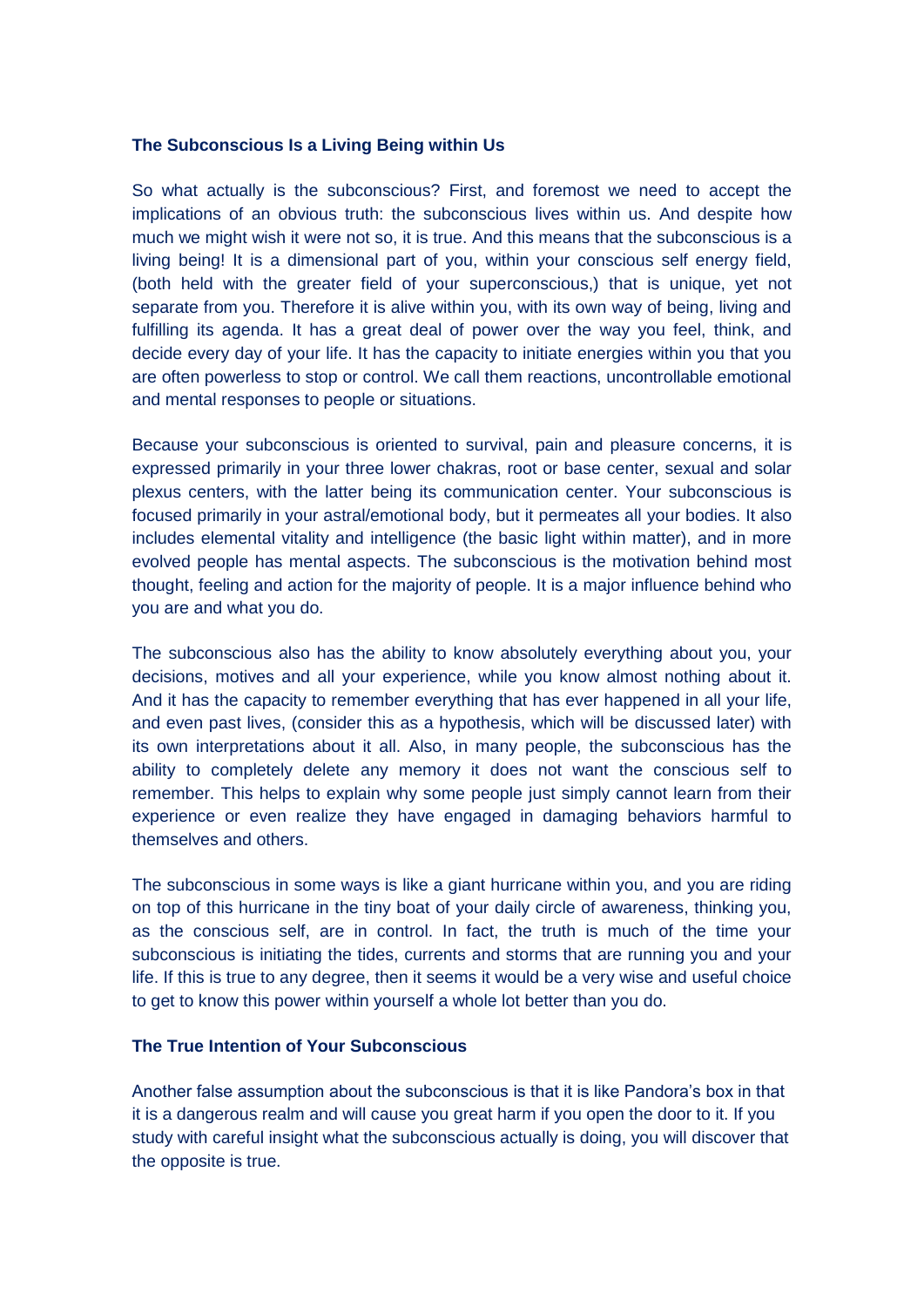The Principle of Positive Subconscious Intention: The subconscious is a living being, and has the primary intention to help you, the conscious self, to be safe, secure and have long term viability as a life form.

Your subconscious is concerned with your survival, avoidance of trauma and/or pain, (either physical or psychic,) and increasing pleasure and joy. In itself it is not dangerous. The real danger is in ignoring it!

The only time when there is an exception to this is when there are lower frequency entities that have succeeded in lodging themselves within the subconscious, due to excessive alcohol, drugs, extreme shock or repeated lower frequency energy patterns. At these times negative entities can enter and take up residence in the subconscious and can show up with varying degrees of malevolent intent. Once they are seen for what they are, they can be removed by someone with the proper training in dealing with them. (We will fully discuss this issue and how to deal with it in Part 11.)

So if your subconscious is basically trying to help you, then why is there so much difficulty connected with the subconscious? This is caused by situations in the past where there has been an experience of some pain or trauma, especially in the early stages of life or past lives. This can resurface constantly as emotional or physical pain, as often there are subconscious causes to physical pain.

This pain can be viewed as a part of your subconscious knocking louder and louder on the door of your consciousness, seeking to get your attention until you open to it, give it your attention and fully embrace and work with it. And when you do so, a very interesting thing occurs. By just acknowledging and giving attention to the subconscious part of you in pain, it usually reduces by about 50%. However, if you try to just bring it into the light of the soul to eliminate it, it will inevitably build up again.

Since most people do not really attend to the pain they experience, (at least not until it becomes very severe), the subconscious, to the best of its ability, will devise a strategy to prevent further pain and harm from any situation that resembles a previously traumatic one. So when outer circumstances arise which resemble any aspects of the original trauma, the subconscious will launch its strategy of protection and trauma minimization. This is usually quite simple, as the subconscious does not have as many possibilities and choices available to it as the conscious self does, as it is a much less complex being, with a limited number of ways of responding, depending on how much experience it has had in the past.

The subconscious strategies for dealing with a situation similar to a past difficulty or trauma usually fall into one of several categories: fight, flight, freeze and become invisible, or become a pleaser, a controller/manipulator, king of the realm, etc. Although some of these are similar to the protective reactions of the adrenal glands, the strategies themselves are initiated by the subconscious, and are not a just a glandular reaction to circumstances. I have verified this through my work with clients, as I've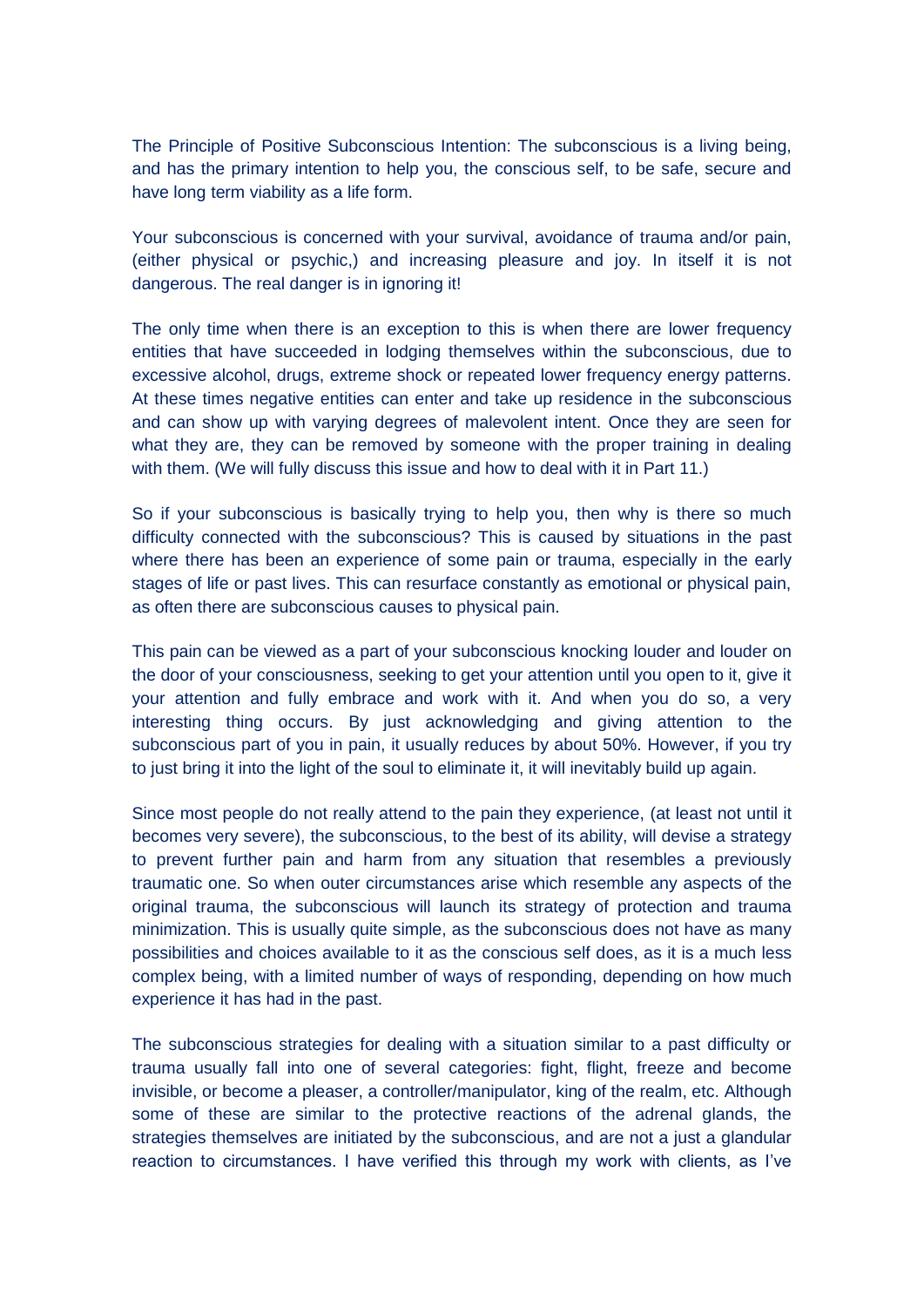found that when a true transformation has occurred because the subconscious is choosing a new strategy to handle a certain type of difficult situation, none of those reactions recur. (How this is accomplished will be discussed in Sections II and III on Accelerating Your Growth and Processes and Techniques).

#### **Why Subconscious Strategies Cause Difficulties**

However, the strategies your subconscious devises are often not helpful, because they are not initiated by the part of you that has a full understanding of all the factors in the current situation and what would be most useful, which is you, the conscious self, with the help of your soul, which makes you fully conscious.

Instead, these subconscious strategies are governed by thought forms and crystallized patterns of thought, some created by your subconscious, but often using pre-existing, widely prevalent thought forms within the subconscious of humanity. For example, if you are in a situation where you have a concern or fear of being disrespected, some of the existing thought forms to deal with this type of threat to your self esteem are to either puff yourself up and appear confident by exaggerating your accomplishments, or to hide in a corner to avoid any attention and thus any negative reactions to yourself.

Unfortunately, the conscious self is then limited by these patterns of reaction, and finds it very difficult to change them. When there is understanding that what is occurring is a strategy developed by the subconscious, controlled by limiting thought forms, then it becomes possible to change it through working with the patterns held by the subconscious. These thought forms are often very simple ones, and involve the basic responses of how to survive, be safe, avoid pain and enhance pleasure.

All this should not be surprising when we understand that the energy of the subconscious is primarily focused through the three lower chakras, or centers -- the solar plexus, sexual and root centers. Emotions, both positive and negative, are experienced in the solar plexus; sexual desire and vitality in the sexual center, and practical groundedness in the root center. A major step in the joyful evolution process is to fully realize that without the active and enthusiastic support of the energy flowing through these three grounding chakras, you will not be able to function well in the world. You will find your efforts at anchoring your plans and visions in life frustrated and unattainable.

The subconscious as a whole also functions as an essential part of your multidimensional self, providing what you know as "street smarts," your "gut feeling" of who to trust and who to avoid, or when there is danger nearby. When your subconscious has been purified of old thought forms and patterns, it becomes a very useful co-creative partner. Then, working with you, as the conscious self, and the superconscious, it can contribute its practical common sense in a neutral way that is extremely valuable as input into your decision making, maintaining your overall balance and manifesting your visions.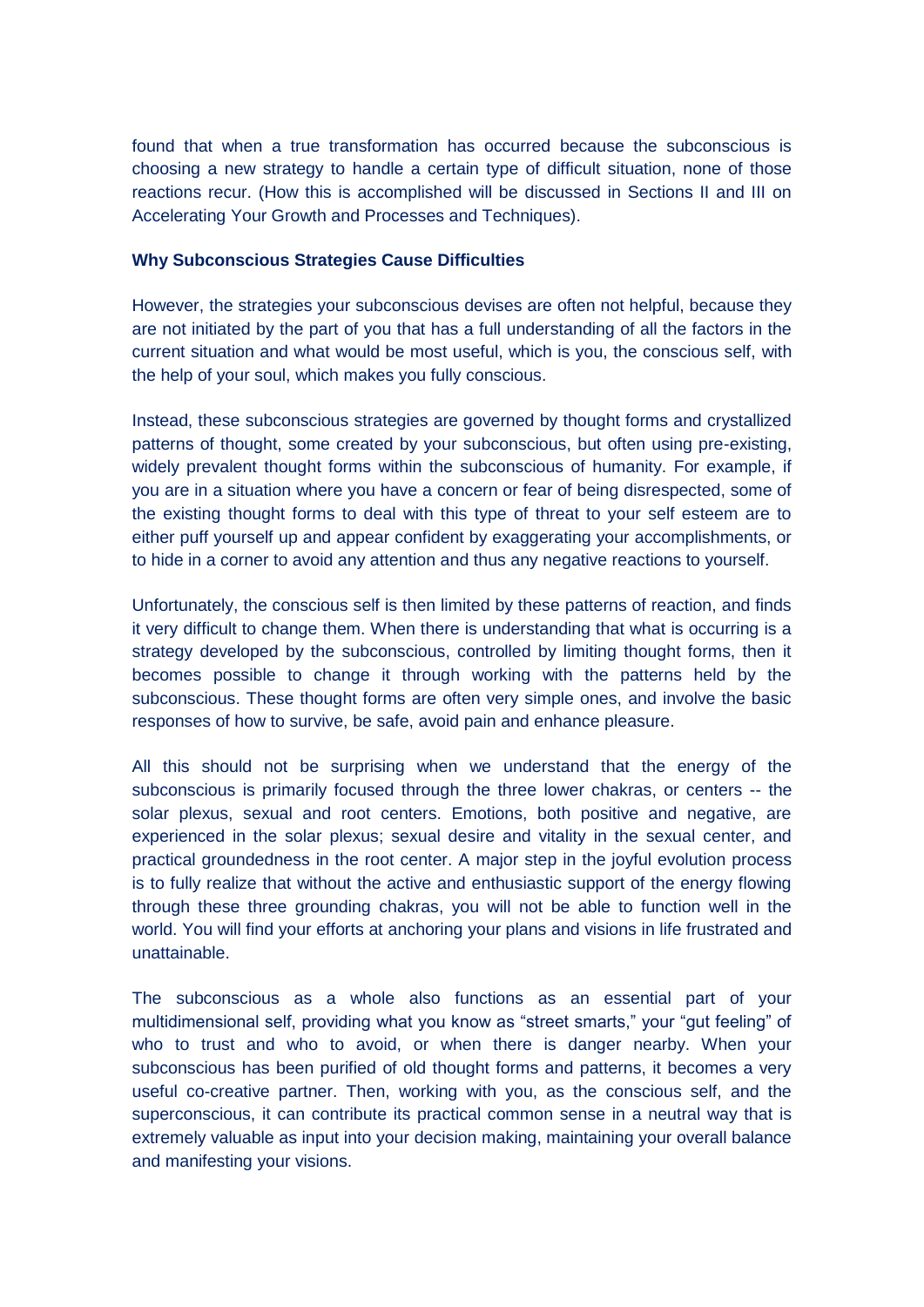#### **Chapter 5. Who Do You Imagine You Can Be?**

#### **The Superconscious Energy, Vision and Plan**

Your superconscious is a complex and multidimensional level of life and being, the dimension of your self which holds the multi-lifetime vision for the full and balanced unfoldment of your being. Your superconscious also provides the unifying energetic field within which all the dimensions of your individual self arise. This dimension of each individual is connected through energy and consciousness to all other human and non human lives on the planet and beyond. The soul is the portal to the superconscious, which includes the monad, the fiery Divine essence of our unique individuality.[iii] There is also another dimension you can access in a different way, the Universal Presence of the One Life.

#### **The Soul**

Many of us are becoming more aware of our soul, and this understanding is being steadily recognized and anchored in human life and experience. Although many different interpretations of the soul exist, it is the first and most accessible superconscious dimension for most people. A sense of responsibility is the first sign of its active presence. Also found in this dimension is the monad, our Divine essence, which expresses through our soul, and also through all the many realms and levels of spiritual experience and being. The soul is often imagined as a wise, loving teacher/adviser, a practical guide and/or a purposeful and powerful energy source. It is all of these, because as an energetic field it has all of these qualities. Yet it is much more.

Your soul is in communication with many superconscious dimensions, including the monad, which is aware of all the lives and evolutionary unfoldment which you have achieved. One of the primary goals of the superconscious monad is to orchestrate a balanced unfoldment through all lifetimes of the qualities of will and purpose, loving wisdom, and creative intelligence, the three aspects of the soul. This is achieved in the context of spiritual service to all life everywhere, anytime.

The superconscious monad determines the developmental goals for a particular lifetime, the realms where service can be most usefully given, the karma to be worked out, and the relationships to be established, and it communicates this to the soul. The soul then holds all these as possibilities the conscious self can achieve if it chooses. It provides the energetic field and support, while leaving the conscious self, and the subconscious, free to respond or not to these higher plans from the superconscious.

Principle of Soul Attraction: Your soul becomes interested in your life as the conscious self when you begin to make attempts to purify your physical, emotional and mental bodies, and redirect your attention from only what you want, to also what you can give.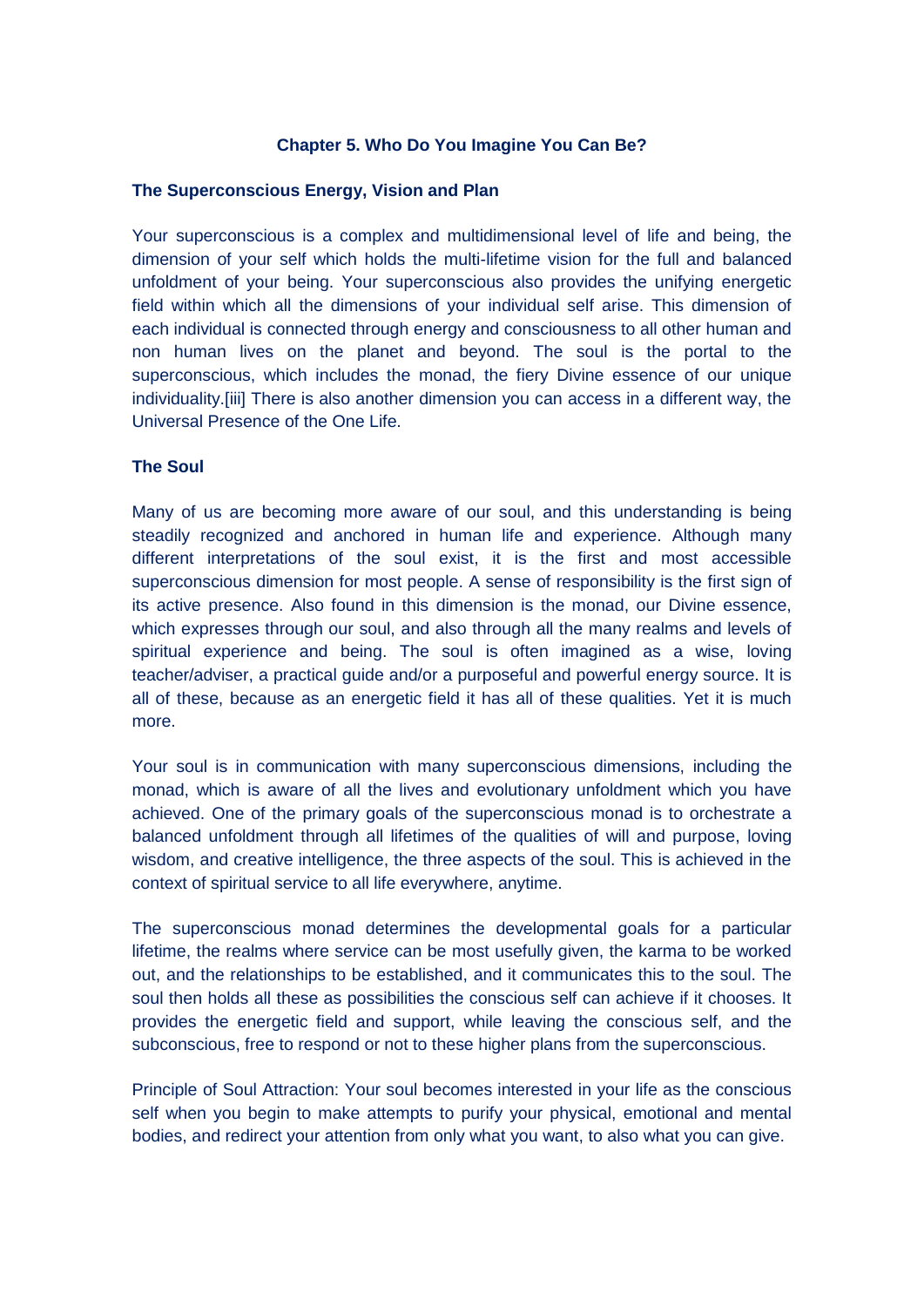Loving service is the keynote of your soul, and this first demonstrates as a sense of responsibility, which steadily expands until the entire world is seen and experienced as your realm of joyful, loving service.

Once you establish contact with your soul through service, meditation and/or calling it in, your soul begins to have an ever greater influence in your life as the conscious self. The soul also provides energetic support to you in resolving karmic patterns, accomplishing your service goals, and unfolding your life purpose-- a synthesis of the original life plan of your superconscious and the choices made by you, as the conscious self, and/or your subconscious, resulting in your life path and its conditions.

You, as the conscious self, may receive these promptings about your true purpose through intuitions, meditation, dreams, or inspiration. If you pursue meditation, the revelation of your purpose and life work can arise as a clear inner direction through words, images, or direct guidance which your soul will offer when you are open and capable of receiving such guidance. These communications are loving, yet may call to your attention patterns or attitudes that need transforming, to help prepare you for being better able to serve.

#### **Purification of Motives**

As this process of purification and dedication to service progresses, your soul becomes increasingly engaged with your conscious self. As documented in a Harvard research study called "Healthy Helping," people who volunteer to help others simply and give without expecting any outer rewards experience a particular energy that is released when they serve, which they labeled "helper's high." This is actually the inflow of soul energy which always attends any effort you make to sincerely give to others.

As you unfold your service capacities, greater opportunities to give become available. Essential to this expansion is a steady purification of your motives, which can progress from a desire to be recognized as good or spiritual, to a loving compassion for all life and a deep intention to assist all beings to evolve into their full spiritual expression.

For this purification of motives to fully occur, there must be a loving, co-creative relationship with your subconscious, for that is where another layer of deeper motives are found. This allows you to understand and work with these "hidden agendas." By conducting this process consciously and skillfully, you, as the conscious self, can avoid the difficulties of facing eruptions from your subconscious in the midst of your life work. You can also greatly reduce subtle distortions of your service for personal gratification, which can completely subvert your soul's higher plan.

Your soul is also present throughout your multidimensional being as a field of light which surrounds and permeates both you, as the conscious self, and your subconscious. This light will be brighter or dimmer depending on the sum total of the motives, thoughts, feelings and actions of your conscious and subconscious selves.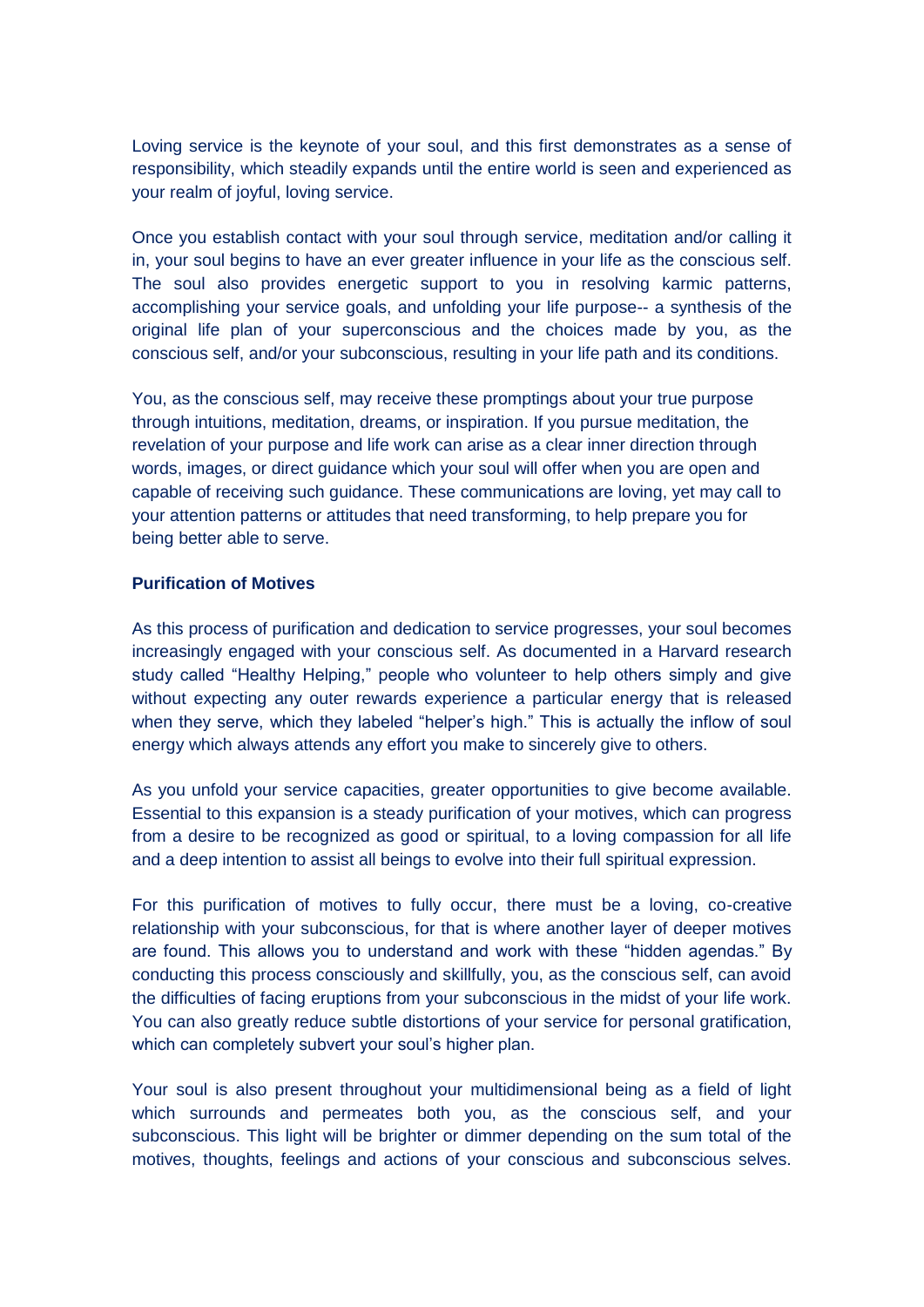The light, love and purpose of your soul is always present within your conscious and subconscious selves, and is steadily revealed as the layers of old habits, thought forms and denser ways of being are refined and ultimately transformed, allowing your inner radiance to shine more brightly and fully.

In the light of the soul you will find that, as you eliminate the idea of gaining recognition from your service, your work flows more easily, and greater unseen help is offered. As you trust enough to generously share your life energies, time and resources with others, the flow of finances, people and other help arrives when you need it. As you release patterns in your subconscious such as, "I'm not good enough," "I'm not ready," or "I always fail," and simply focus on the work to be done, everything begins to flow more easily.

The entire joyful evolution process is one of removing barriers to your inner recognition of your essential spiritual nature by increasing the connection between you, as the conscious self, your superconscious soul and your subconscious. This provides the consciousness and energy for you to guide your subconscious into a true understanding of its essential spiritual nature, its own lighted essence. Your subconscious can then grow into an understanding of the needed and valuable part it can play in your higher service plan through its co-creative relationship with you, as the conscious self, and your shared superconscious soul.

#### **Chapter 4 Who Are You as a Product of Your Past?**

[i] Affirmations can be effective and useful for people who are relatively integrated, and have developed a degree of working relationship with their subconscious. But the majority of people, many of whom are struggling with their subconscious just to function effectively in the world, need to begin with creating a positive relationship with their subconscious. Even more developed people will find times and aspects of their lives where their subconscious is not fully cooperating with them, and is resisting or sabotaging. Everything might be fine in their business life by using affirmations, but not in their personal relationships, ability to relax, or spiritual lives.

Repetition is necessary to hold the subconscious under the influence of a particular goal or thoughtform, which may or may not include its desires and needs. In some cases, the goals are determined more by the subconscious than the conscious self. If they are more materially oriented, and do not include spiritual goals, the subconscious will be more likely to cooperate. Spiritual people who try to achieve spiritual goals in the world may be blocked when they have cut off contact with their subconscious.

[ii] Neurological repatterning processes using tapping on various nerves can be useful as a trauma reduction technique. By creating a new neural pathway for memories, it allows the subconscious to choose not to access them, and they remain dormant. It